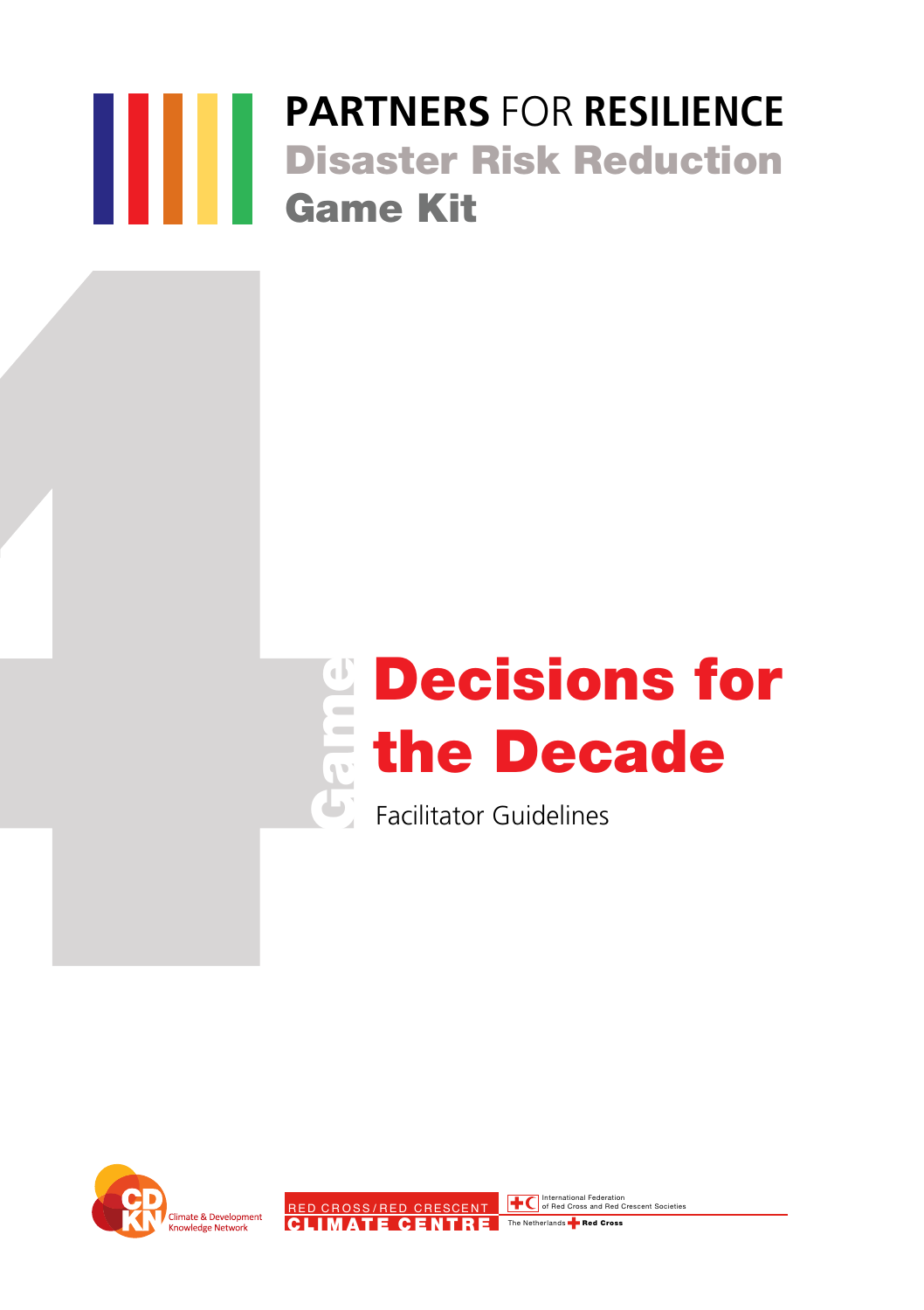

Climate Centre-IFAD game sessions, Vietnam, September 2014 (Photo: Ilaria Firmian/IFAD)

RED CROSS/RED CRESCENT<br>CLIMATE CENTRE International Federation of Red Cross and Red Crescent Societies Cross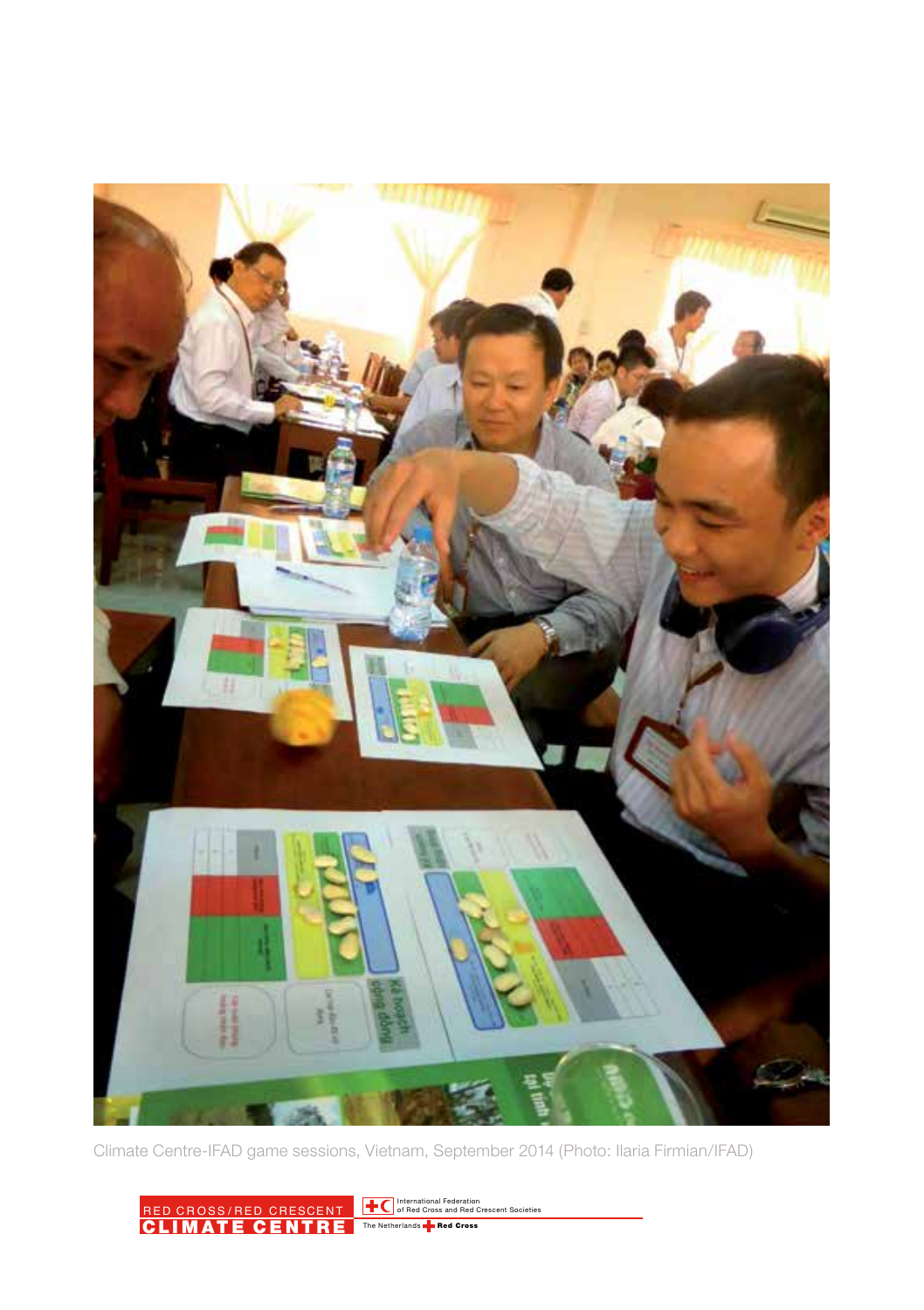# Game overview

**Description:** "Decisions for the Decade" is an intensely interactive game designed to support learning and dialogue about key aspects of long-term investments under uncertainty. Many decision makers in the real world do not initially recognize the risk of disasters as deeply uncertain and plan for the most likely scenarios rather than for extreme events that can bring devastating outcomes. The gameplay experience of "Decisions for the Decade" helps people recognize that there are aspects of the future climate that are deeply uncertain, and therefore managing risks may require being prepared for surprises.

**Learning Outcomes:** planning for extremes, experiencing climate change impacts, cooperation to better manage risk

### Facilitator Skill Level: 3 out of 5

**Intended Audience:** While particularly suited for government officials at local to national level, this game can be useful to a wide range of stakeholders affected by long-term climate risks.

**Number of Players:** Ideally 8 to 40 people, in teams of 4 (teams can have 3 to 6 members, and with microphone and sufficient table assistants the game could be played with hundreds of players)

1 Game Facilitator

Support team of 1-3 facilitation assistants can be helpful for larger groups

**Time Needed for gameplay/discussion:** 30 to 60 minutes (depending on experience of facilitator, group size, and desired level of discussion during gameplay)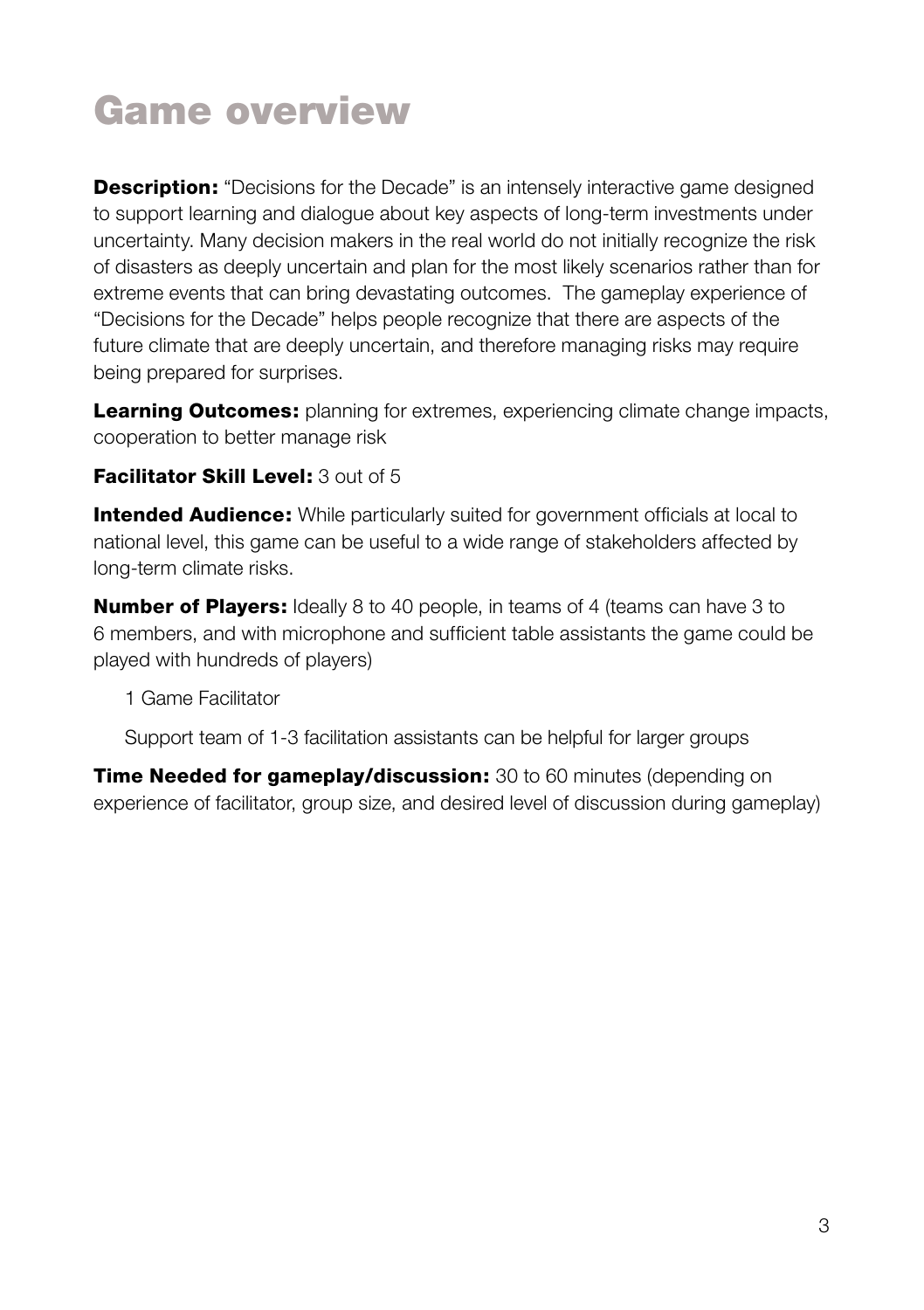## Materials:

*per player:*

10 beans

1 blank paper

*per team* (3 players):

1 normal die (6-sided, large size is ideal)

1 pen

 $\approx$  10 red stones

*Game Facilitator:*

1 special (8-sided) die per team 1 'cone of uncertainty' (small version available in the box) About 10 red tokens Prizes: 1 small prize for winning player, plus one larger prize for winning team

Playspace Requirements: Ideally a room with tables and chairs. The game can also be played without tables, with players rolling the dice on the floor

**Setup:** Ideally one or two teams per table – configuration is flexible and may be adapted to existing constraints.

Example set-up:



## Goal:

Winning team: Fewest humanitarian crises, tiebreaker: most prosperity points Winning player: No humanitarian crisis and most prosperity points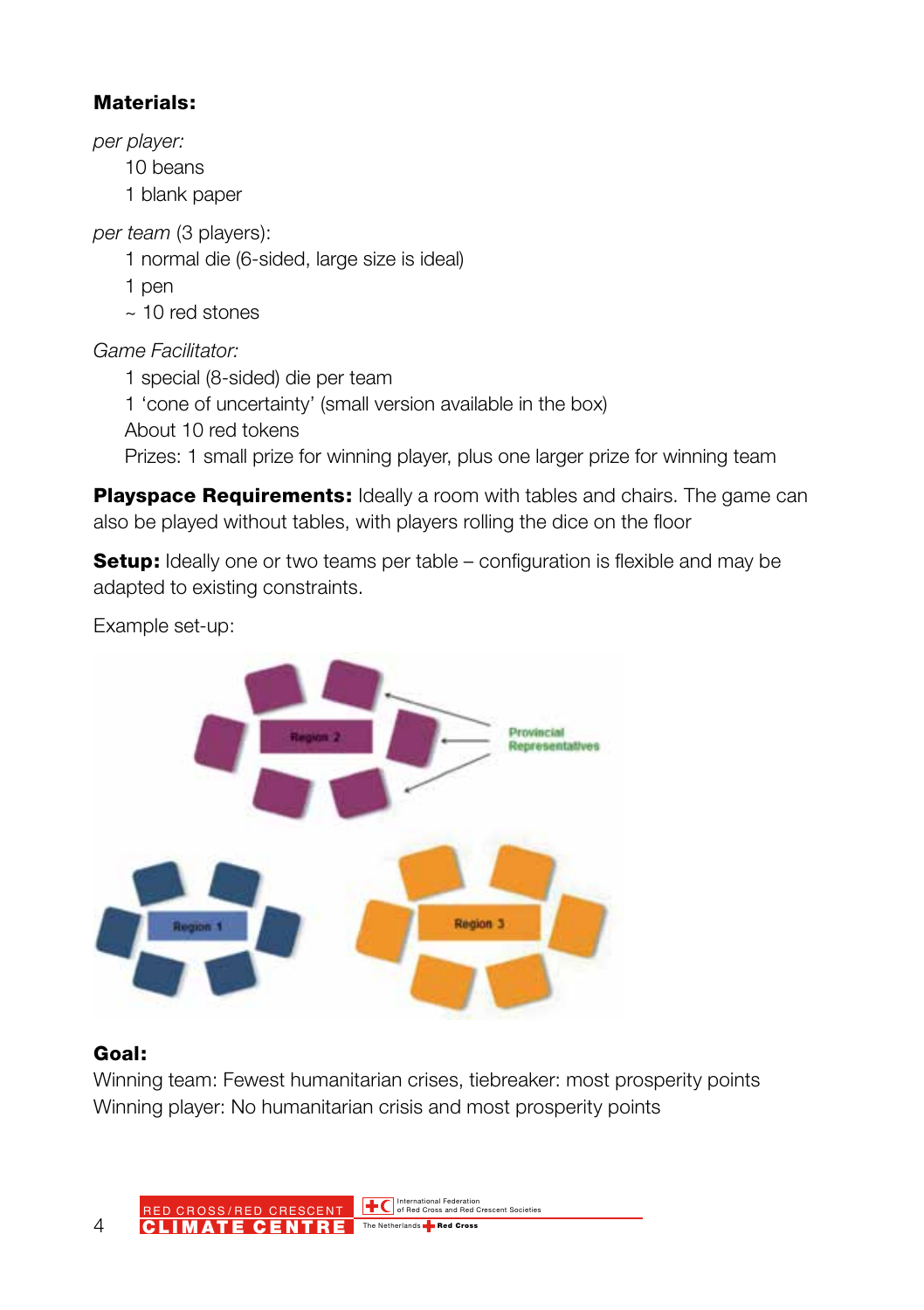# Facilitator guide

## Game Play:

The facilitator coaches the players through three stages;

- 1) Setting the scene,
- 2) Three decades of decisions;
- 3) Winners… and Losers

### 1. Setting the scene:

See facilitation guidelines for setting up their development investment for the decade game sheet

### 2. Three decades of decisions:

Within each decade, players follow a sequence of four stages: Information, Decisions, Observations, and Results.

- a. *Information:* Facilitator describes what is known about probabilities of extreme rainfall to inform decisions in the coming decade.
- b. *Decisions:* With the information received, each provincial government player individually decides how to invest their ten beans. Each bean can be allocated to 'protective investments' (umbrella or bucket), or 'prosperity investments' (central part of the board). The facilitator imposes a firm, tight deadline for this investment decision stage (preferably in a way that makes several players feel the pressure: decisions often have to be made faster than desired). After the deadline, beans cannot be reallocated.
- c. *Observations:* After the investment deadline, each team rolls the rains ten consecutive times, representing ten years. Every time a flood happens in a province, the player must remove a "flood protection" bean from the umbrella portion of the board and place it to the side of their board. This is no longer in the game. Similarly, every time a drought happens in a province, the player must remove a "drought protection" bean from the bucket area of the board. Whenever an extreme event happens and no protective beans are available. a "crisis" occurs: All 'prosperity investment' beans are lost (removed from the central part of the board), and a red stone must be placed on the board. A province may get more than one crisis per decade.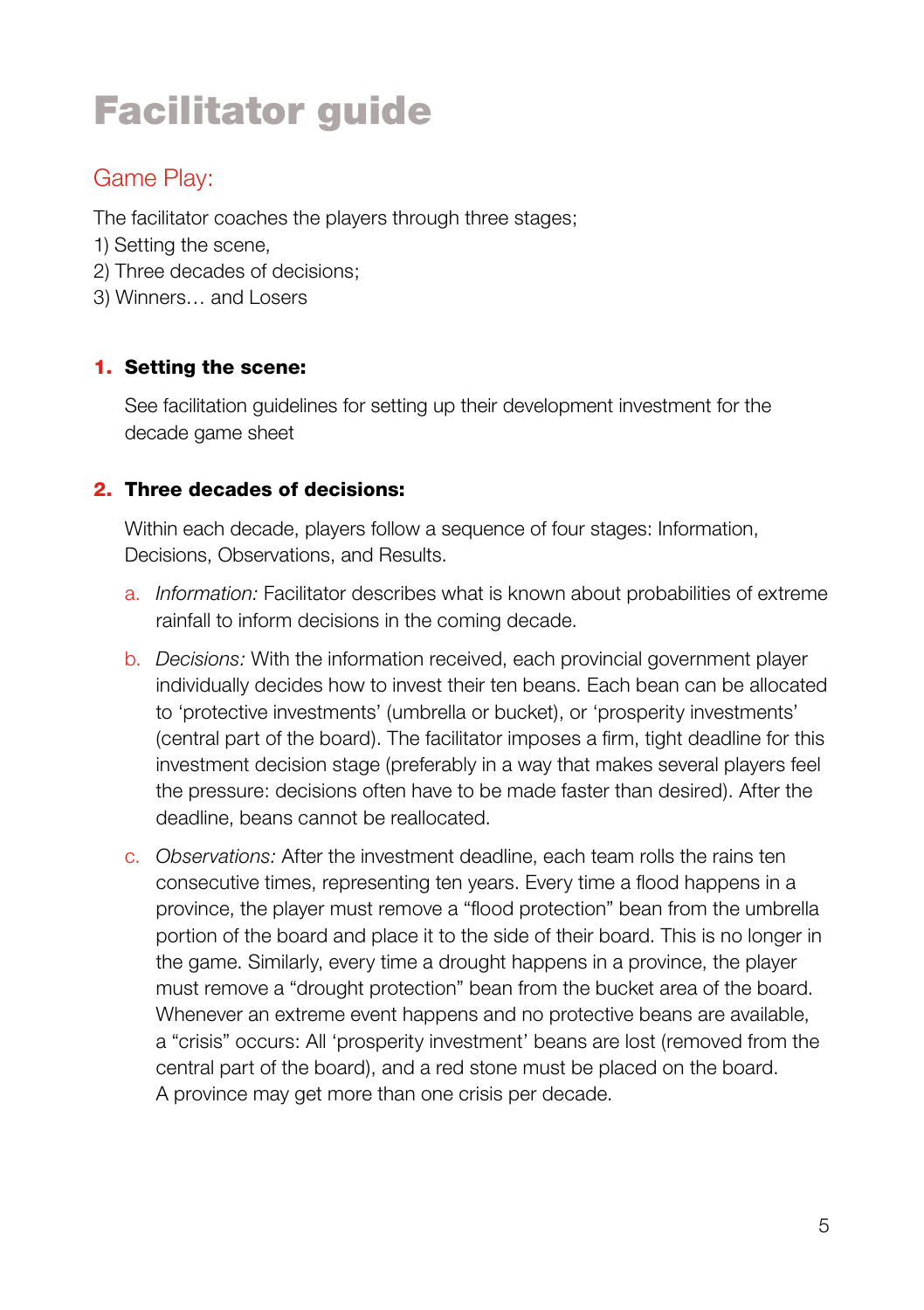d. *Results:* If no crisis takes place by the end of the decade, the beans that were allocated to "development" for that decade are counted as 'prosperity points' (the number of beans can be written on the central part of the board).

#### 3. Winners… and Losers:

See also facilitation guidelines

## Rules:

- *Rule 1:* The rules may not be contested. When in doubt, the facilitator always has the last say. There will be time for feedback at the end!
- *Rule 2*: Decisions are individual and there will be no sharing of beans.
- *Rule 3:* Decision making happens once every decade, so the players cannot change their investment decisions after the fact: beans may not be moved from one square to another.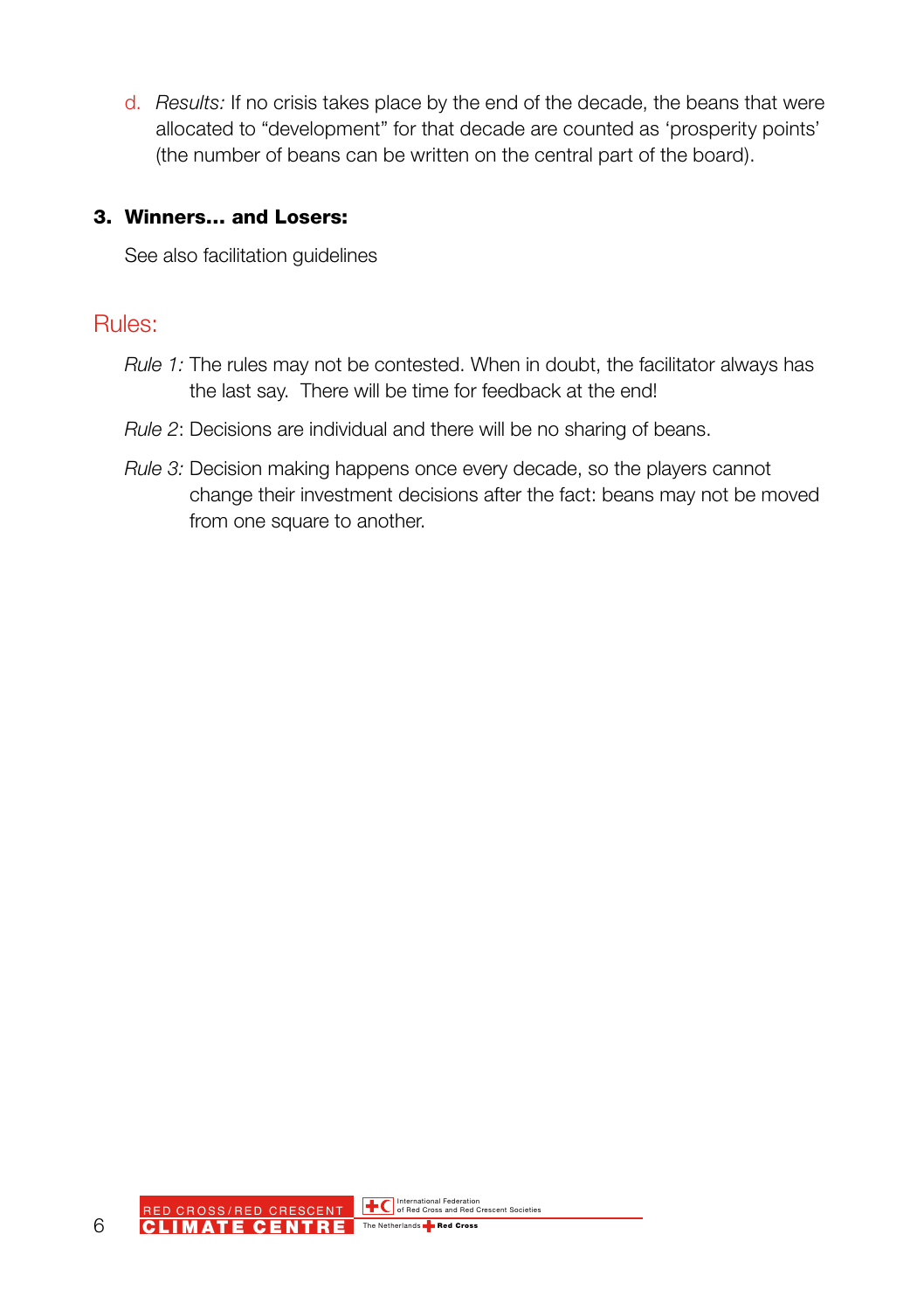# Facilitation guide

# Preparation Time: 10 minutes

# Before starting:

"Decisions for the Decade" comes with a PowerPoint presentation. Each slide has facilitator's notes to coach the facilitator.

The facilitator coaches the players through three phases of the game:

- 1) Setting the scene,
- 2) Three decades of investment decisions;
- 3) Winners… and losers.

### 1. Setting the scene

- *Introduction*: the facilitator highlights that "Decisions for the Decade" is an interactive game designed to support learning and dialogue about key aspects of long-term development investment under uncertainty. The game is a simplified representation of reality (no challenging of rules please), and players are likely to experience the tension between limited information, rapid decisions, and consequences.
- *Players*: Each player takes on the role of a provincial governor. All participants share a simple and noble goal: to create a prosperous province and nation over the coming decades.
- *Duration*: The facilitator explains the game will cover three decades (each decade consisting of ten years, or 1 round), or until running out of time (secret note: the game may actually end before the completion of the third decade).
- *Winners*: The winning region will be the team of 3-6 players with the fewest crises (if there's a tie, the region with most prosperity points). Within each region, the winning provinces will be the two players with the most prosperity points. There are prizes for the winners.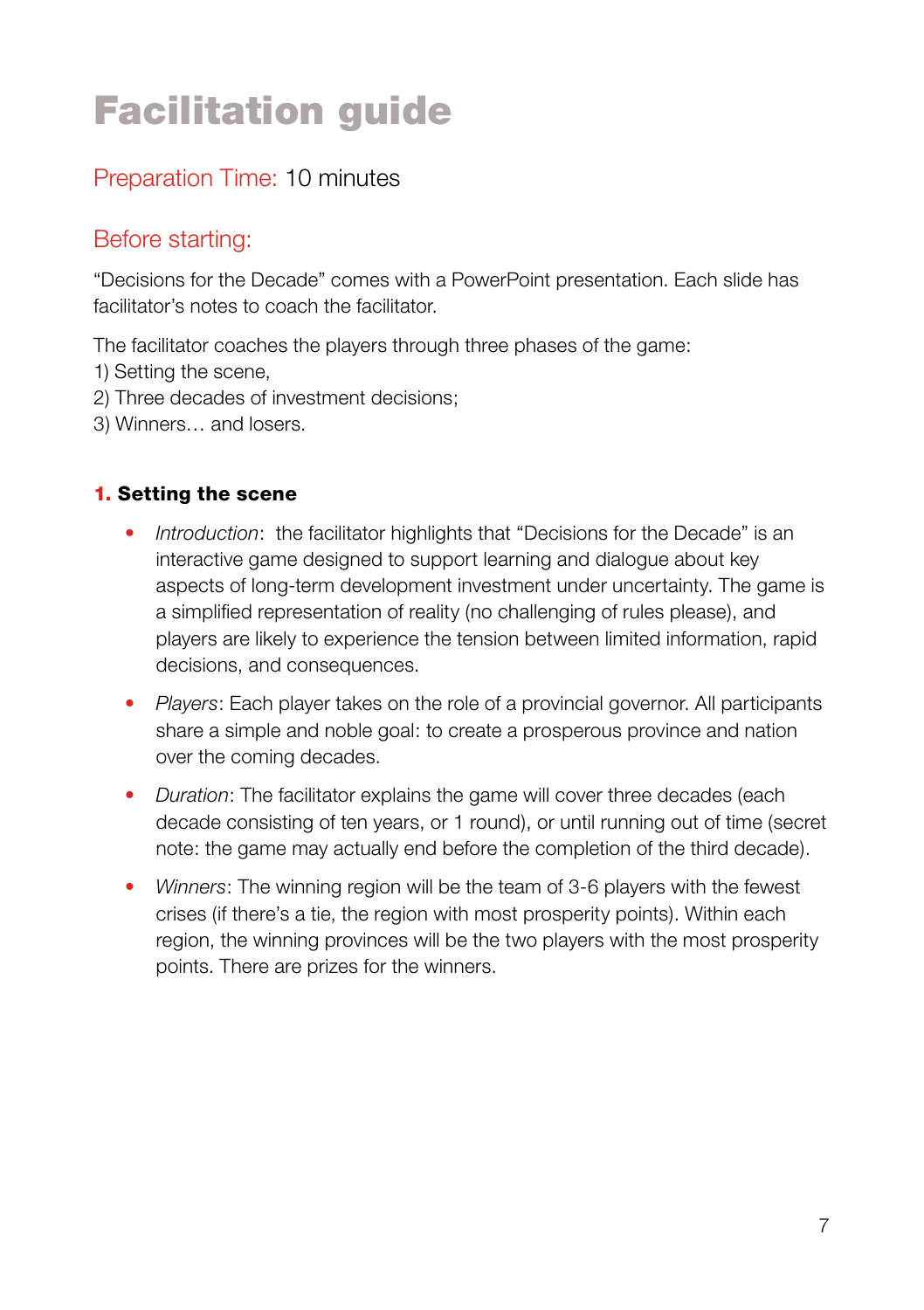• *Draw game boards*: The first task for each player is to create their provincial



investment board for budget allocation: divide the blank paper in three parts, then draw a simple umbrella in the top part and a bucket in the bottom part, as shown in the figure. Facilitator explains that the middle section represents development investments that bring prosperity. Each player receives a provincial budget of ten beans per decade. Investing all the provincial budget for prosperity can be great, if there are no floods or droughts…

• *Crisis*: But on any given year, the rains may be extreme, so the risk of devastating floods and droughts can be addressed by allocating some of the beans to the umbrella (for protection against too much rain) or to the bucket (for protection against too little rain). If in any given decade the number of extreme events surpasses the investments in flood or drought protection, respectively, all development is wiped out and a humanitarian crisis occurs. Each time a crisis occurs, the player must stand up, shout "Oh No!", and receives a red stone to represent a crisis. All provincial governors with one or more crises will likely be labeled as losers by their suffering populations…

#### 2. Three decades of investment decisions

The facilitator coaches the players through the following sequence: Information, Decisions, Observations, and Results (see: game play).

Players learn as they play and each decade is presented with new information about the probability of extreme events. For the players this offers an element of surprise. At the end of each round, after players document their individual outcomes on their playing board, they may briefly discuss the links between information, decisions and consequences before beginning the next decade. When relevant, the facilitator can invite participants to share observed events, insights or questions.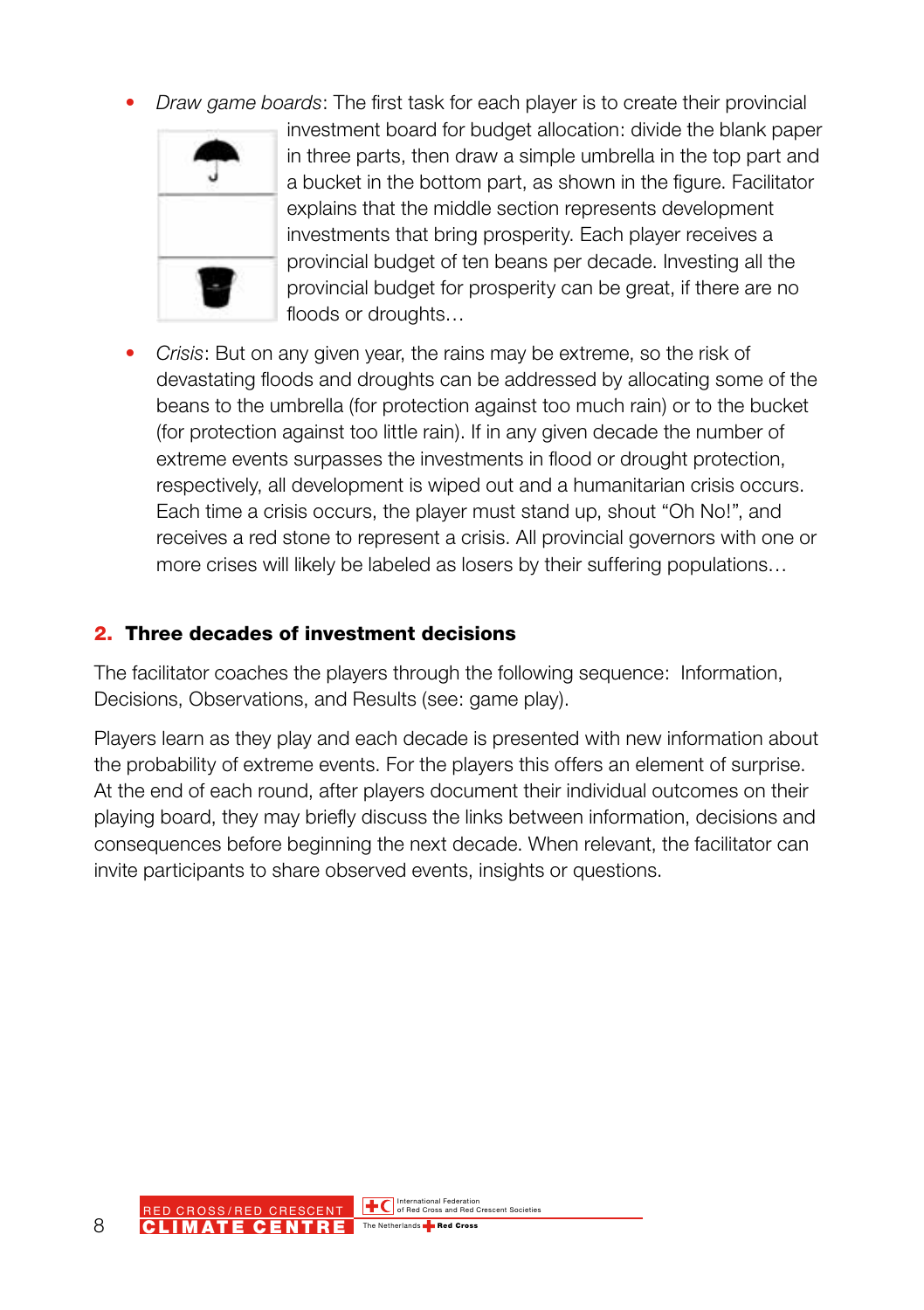#### *Sequence of information for each decade*

- *First decade:* Gameplay uses a six-sided die (1 is drought, 6 is flood) to represent the historical probability distribution function (PDF) of rainfall.
- *Second decade:* The facilitator says "the information we have from the 6-sided die represents the risk of floods and droughts based on the past record". Before making decisions for the next decade, the facilitator explains

that there has been deforestation, environmental degradation and other forms of land use change upstream. This has led to a change in the risk of flooding. In addition, the pattern of rainfall has been changing, with more intense rainfall compounding flood risk, These changing risks are now represented by an eight-sided die which substitutes the 6-sided



die for each region (team of provinces). Note that a 1 is still a drought, but now a flood occurs with a roll of 6, 7 or 8. Players proceed to complete ten rolls for the new decade. The risk of humanitarian crisis is higher.

• *Third decade:* New climate information is represented by the "cone of uncertainty". (see figure on what outcome represents 'flood', 'drought' and 'normal rains') to elicit different estimations of flood and drought



probabilities. Facilitator explains that scientists can tell us that the climate is changing, and in some parts of the world they can tell us with some confidence what risks are more likely, but in the fiction of this game, like in many parts of the world, the information that science offers to decision makers is limited – but potentially very useful. What is clear is that the risks have changed, and that despite insufficient information all stakeholders still need to make decisions. **Secret note:** With this cone, it seems nearly impossible to confidently estimate the chances of the object falling on the big base (representing floods) or the small base (representing droughts) vs. landing on its side (good conditions).

Facilitator invites players to discuss and make their decisions based on how they interpret the "cone of climate uncertainty."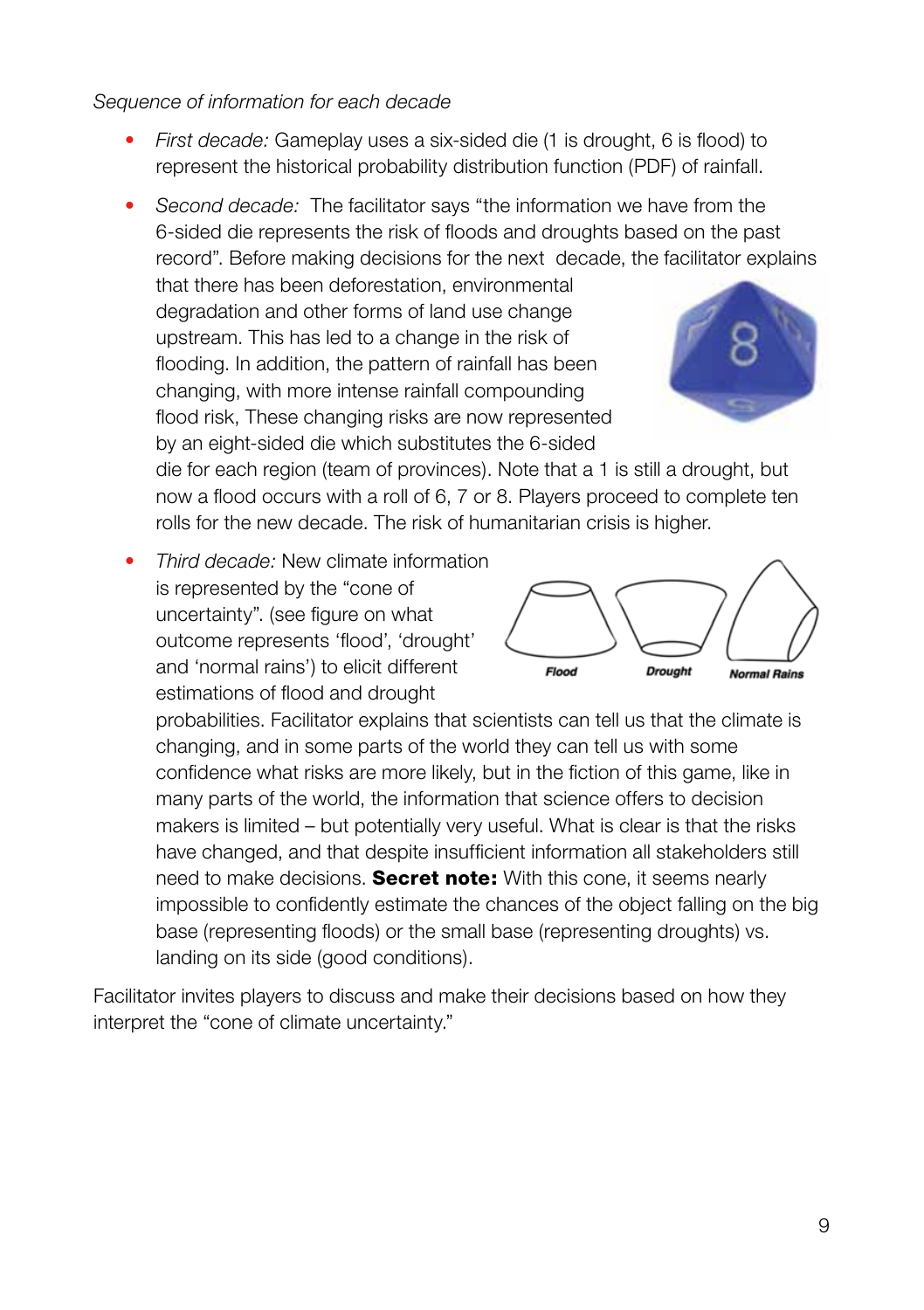- **Option 1:** A good moment to end the game is during the third decade, right after the "decisions" phase (after the deadline and before tossing the cone of uncertainty). This is one of the moments of most intense thinking and reflection about the challenges of estimating probabilities in a context of deep uncertainty: when players notice how the same information has led to substantially differing decisions. While players will likely insist on wanting to see the flip of the cone, ending the game at this instance allows for the emergence of different opinions about likely risks and how to manage them. It allows for participants to be left with the vivid feeling of deep uncertainty, enabling richer discussion during debriefing.
- **Option 2:** The facilitator can decide to play the 3rd round by flipping the cone. Although weather forecasts are becoming clearer, future climate uncertainty is becoming greater. Especially when you have to plan for longer periods of time.

#### 3. Winners… and losers

Upon the facilitator's decision to end the game, the winning country and provinces are determined, prizes are given out. Debriefing begins by first eliciting emotions and then insights – preferably regarding uncertainty and risk management given changing climate conditions. At the end of the game, the facilitator can share any additional insights and thank participants for their involvement.

#### General Guidance

- Give out instructions in a step by step sequence, at the time they are needed: do not explain everything all at once. Use the PowerPoint to follow a logical sequence.
- Check in with teams to make sure people are setting up the game correctly.
- Keep all teams advancing through the steps together: make sure all teams are caught up before moving to the next step.